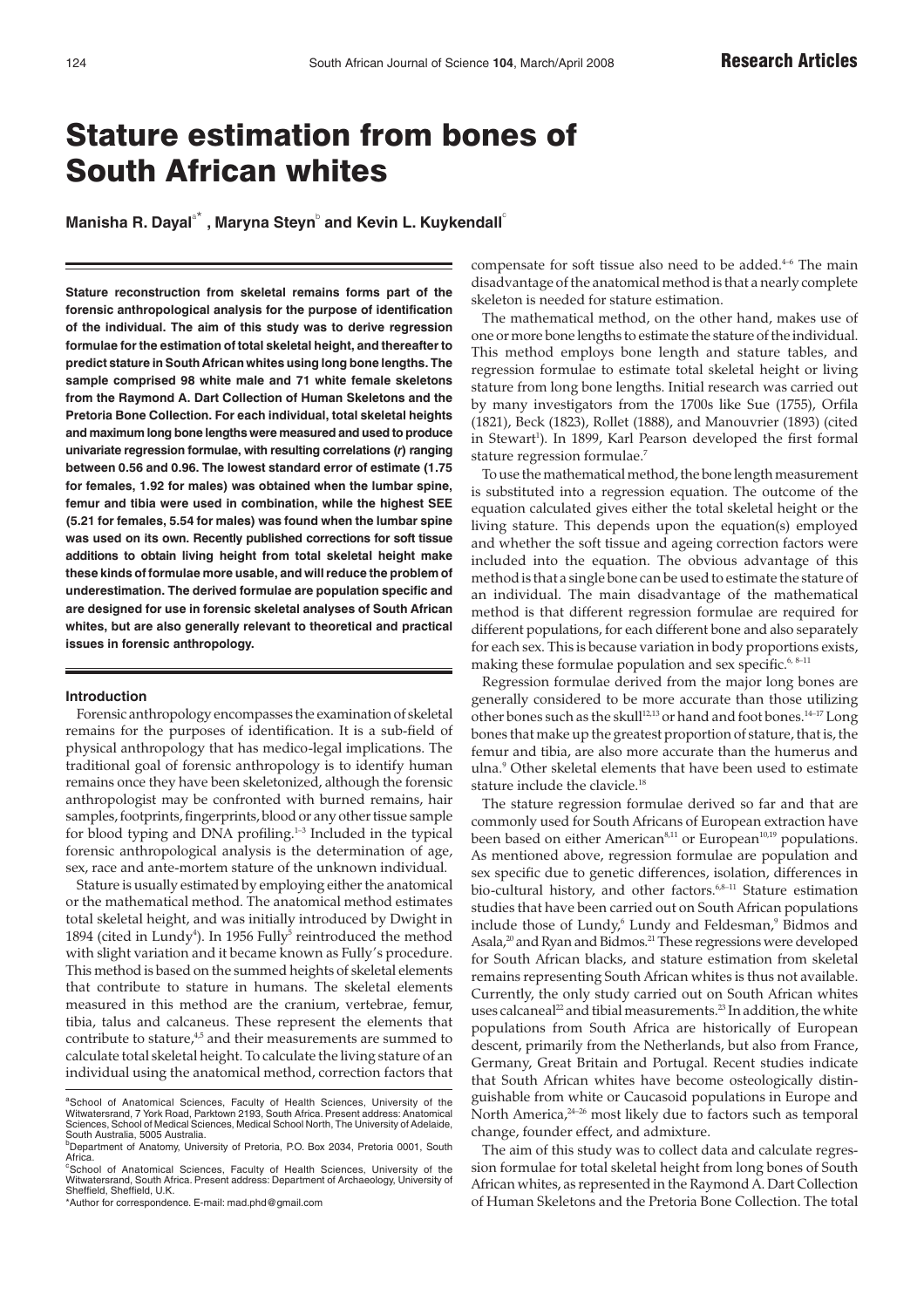**Table 1**. Definition and technique of measurements (after Martin & Knussmann<sup>27</sup>).

| Measurement                                                   | Definition                                                                                                                              | <b>Technique</b>                                                                                                                                                                                                                                                                                                                                                                                                                                                                                                                                                                                                                                |
|---------------------------------------------------------------|-----------------------------------------------------------------------------------------------------------------------------------------|-------------------------------------------------------------------------------------------------------------------------------------------------------------------------------------------------------------------------------------------------------------------------------------------------------------------------------------------------------------------------------------------------------------------------------------------------------------------------------------------------------------------------------------------------------------------------------------------------------------------------------------------------|
| Basi-bregmatic height*                                        | The linear distance from the lowest point on<br>the anterior edge of the foramen magnum<br>(basion) to bregma.                          | Carrying out this measurement requires that the skull be situated in a stable<br>position that allows efficient use of the spreading caliper. A skull stand was cut<br>from a rectangular slot of hard foam (sponge) with a hole cut through the middle<br>large enough so that the posterior aspect of the skull would not touch the bottom<br>surface and thus allow the face to project upwards. The skull-cap (calvarium) in<br>many specimens had been separated from the cranium for removal of the brain.<br>These elements were held together with masking tape. The basi-bregmatic height<br>was then taken using a spreading caliper. |
| bodies from C2 to S2**                                        | Anterior height of the vertebral From the superior margin to the inferior<br>margin of the vertebral bodies in the<br>anterior midline. | The measurement is taken by placing the stable end of the sliding caliper on the<br>anterior superior margin of the vetebra and sliding the movable end to touch the<br>anterior inferior margin of the vertebra, in the vertical plane. The axis [cervical<br>vertebra two (C2)] is measured from the most superior point on the odontoid<br>process to the inferior margin of the anterior portion of the corpus.                                                                                                                                                                                                                             |
| Bicondylar (oblique, physiological)<br>length of the femur*** | Distance from the head of the femur to a<br>horizontal line touching the distal ends of<br>both condyles.                               | This measurement is taken by positioning both condyles to the stable vertical<br>panel of the osteometric board, with the posterior aspect of the bone facing down-<br>wards, and taking the length by applying the movable panel to the head of the<br>femur.                                                                                                                                                                                                                                                                                                                                                                                  |
| Total length of the tibia***                                  | The distance from the articular surface of<br>the lateral condyle to the tip of the medial<br>malleolus.                                | The tibial intercondylar tubercles (spines) are fitted into a depression in the<br>movable panel of the osteometric board so that the tibial intercondylar tubercles<br>are excluded from the measurement. The tip of the medial malleolus is placed<br>against the stable panel so that this measurement includes the length of the<br>medial malleolus.                                                                                                                                                                                                                                                                                       |
| Articulated height of the talus and<br>calcaneus***           | Distance from the superior articular surface<br>of the talus to a horizontal line touching the<br>inferior surface of the calcaneus.    | The two bones are articulated and placed on the board with the talus at the stable<br>panel and the calcaneus at the movable panel. No adhesive material is used to<br>maintain articulation. The talus and calcaneus are placed in a position so that the<br>calcaneal inclination angle is in the normal range between 18° and 30°. <sup>28-30</sup> This is<br>the 'angle formed by the intersection of the plane of support and the calcaneal<br>inclination axis' (ref. 29, p.73).                                                                                                                                                         |
| Maximum length of the fibula***                               | Distance from the apex of the fibular head to<br>the furthest point of the lateral malleolus.                                           | The head of the fibula is placed against the stable panel of the osteometric board<br>with the long axis of the bone parallel to the board.                                                                                                                                                                                                                                                                                                                                                                                                                                                                                                     |
| Maximum length of the humerus***                              | Straight-line distance from the head of the<br>humerus to the furthest point of the troch-<br>lea.                                      | The head of the humerus is placed against the stable panel of the osteometric<br>board with the long axis of the bone parallel to the board.                                                                                                                                                                                                                                                                                                                                                                                                                                                                                                    |
| Maximum length of the ulna***                                 | Straight-line distance from the olecranon to<br>the furthest point of the styloid process.                                              | The olecranon is placed against the stable panel of the osteometric board. The<br>long axis of the bone does not have to be parallel to the board.                                                                                                                                                                                                                                                                                                                                                                                                                                                                                              |
| Maximum length of the radius***                               | Maximum distance from the most proximal<br>margin of the radial head to the tip of the<br>styloid process.                              | The radial head is placed against the stable panel of the osteometric board. The<br>long axis of the bone does not have to be parallel to the board.                                                                                                                                                                                                                                                                                                                                                                                                                                                                                            |

\*Spreading caliper, \*\*sliding caliper,\*\*\*osteometric board.

skeletal height was then used to estimate the living stature once values for soft tissue are added.

# **Materials and methods**

Skeletons from the Raymond A. Dart Collection of Human Skeletons (School of Anatomical Sciences, University of the Witwatersrand) and the Pretoria Bone Collection (Department of Anatomy, University of Pretoria) were used to collect metric data in this study. Both the Dart collection and the Pretoria collection are still growing and skeletons are being added continuously. A total of 169 skeletons of known individuals were measured, including 98 white males and 71 white females between the stated ages of 25 and 70 years at death. By convention, the left bones in each skeleton were measured, although the right bones were substituted when the left was abnormal or missing. Any skeleton that showed features that would affect the measurements, such as pathology, surgical procedures, or any skeletal abnormality or deformity was not used in this study as this may influence the measurements (for example, a fractured bone may have healed badly and became shorter).

The initial step of the study was to calculate 'total skeletal

height' of each skeleton using Fully's anatomical method.<sup>4,5</sup> This was necessary because the living statures for the skeletal sample are not recorded, and not all cadavers had recorded lengths. This thus allows for regressing long bone lengths against total skeletal height following the method by Lundy.<sup>6</sup> These measurements included the basi-bregmatic height of the cranium, the anterior body heights from the second cervical vertebra (C2) to the fifth lumbar vertebra (L5), the anterior body height of the first sacral vertebra (S1), the oblique/physiological length of the femur, maximum length of the tibia (including the malleolus), and the articulated height of the talus and calcaneus. In addition to the lower limb long bones, four other long bone measurements were taken to derive regression formulae for total skeletal height. These included the maximum length of the humerus, radius, ulna and fibula. All measurements were taken as defined by Martin & Knußmann,<sup>27</sup> and using standard anthropometric techniques. Table 1 gives a list of the measurements, definitions and also the techniques used when measuring these bones. Descriptive statistics were produced on all data using the Statistical Package for Social Scientists (SPSS Inc., Chicago, IL), and significance of the differences between the sexes calculated by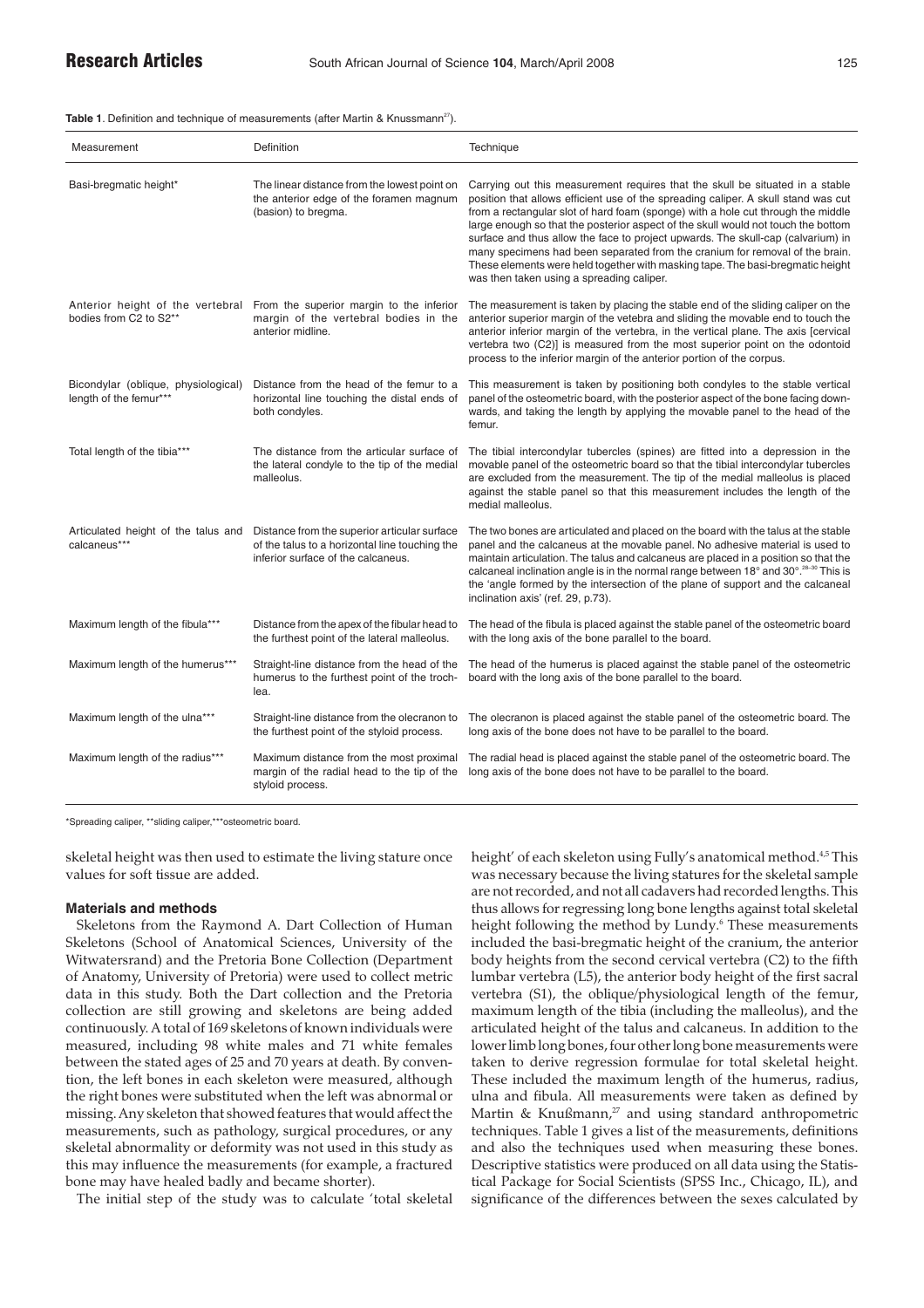|                |    | Males |      |               |    | Females |      |               |          |          |
|----------------|----|-------|------|---------------|----|---------|------|---------------|----------|----------|
|                | n  | Mean  | s.d. | Range         | n  | Mean    | s.d. | Range         | P-value  | F-value  |
| Femur          | 98 | 46.47 | 2.66 | $38.9 - 52.9$ | 71 | 43.08   | 2.19 | $37.2 - 48.9$ | $*0.000$ | $**4.79$ |
| Tibia          | 98 | 38.25 | 2.36 | $32.2 - 44.0$ | 71 | 35.21   | 1.99 | $29.7 - 39.2$ | $*0.000$ | 2.69     |
| Fibula         | 96 | 37.80 | 2.19 | $32.2 - 43.0$ | 70 | 34.65   | 1.86 | $30.0 - 39.1$ | $*0.000$ | 2.31     |
| <b>Humerus</b> | 97 | 33.48 | 1.79 | 29.4-36.8     | 71 | 30.47   | 1.74 | $25.7 - 34.3$ | $*0.000$ | 0.59     |
| Ulna           | 97 | 26.54 | .55  | $22.9 - 30.0$ | 71 | 23.93   | 1.41 | $20.9 - 28.0$ | $*0.000$ | 0.65     |
| Radius         | 98 | 24.80 | 1.46 | $21.4 - 27.7$ | 71 | 22.27   | 1.40 | $19.2 - 26.2$ | $*0.000$ | 0.45     |

**Table 2**. Male and female descriptive statistics for long bones (measurements in centimetres)

\*Male/female means significantly different (at  $P < 0.05$ ).

Variance unequal

**Table 3**. Regression equations for estimating total skeletal height in South African white males. Total skeletal height = intercept ± [bone length (cm) × slope] + standard error of estimate (SEE).

| n  | Bone                             | Intercept | Slope | Standard error<br>of estimate |      | 2    | $P$ -value |
|----|----------------------------------|-----------|-------|-------------------------------|------|------|------------|
| 98 | Lumbar spine $+$ femur $+$ tibia | 40.47     | 1.19  | 1.92                          | 0.96 | 0.92 | 0.00       |
| 98 | Lumbar spine + femur             | 39.92     | 1.95  | 2.17                          | 0.95 | 0.90 | 0.00       |
| 98 | Femur + tibia                    | 50.67     | 1.27  | 2.49                          | 0.93 | 0.86 | 0.00       |
| 98 | Femur                            | 51.17     | 2.30  | 2.64                          | 0.92 | 0.85 | 0.00       |
| 98 | Tibia                            | 62.92     | 2.49  | 3.16                          | 0.88 | 0.78 | 0.00       |
| 96 | Fibula                           | 58.00     | 2.65  | 3.35                          | 0.87 | 0.75 | 0.00       |
| 98 | Radius                           | 62.25     | 3.87  | 3.58                          | 0.85 | 0.72 | 0.00       |
| 97 | Humerus                          | 54.34     | 3.10  | 3.76                          | 0.83 | 0.69 | 0.00       |
| 97 | Ulna                             | 63.85     | 3.56  | 3.79                          | 0.83 | 0.68 | 0.00       |
| 98 | Lumbar spine                     | 109.47    | 3.47  | 5.54                          | 0.56 | 0.32 | 0.00       |

Living stature = 1.009 x total skeletal height – 0.0426 x age + 12.1 or Living stature = 0.996 x total skeletal height + 11.7.

means of an independent sample *t*-test. The *F*-ratio for Levene's test was also added to test for equality of variance. Univariate analyses using the long bone lengths were regressed against the total skeletal heights. Analyses included regressions from single bones as well as combinations from various bones, such as the lumbar spine (sum of lumbar vertebrae from L1 to L5), femur and tibia. All were calculated using the simple linear regression based on the least-squares method. These were regressed against the total skeletal heights that were calculated using Fully's method.

To calculate the living stature, soft tissue correction factors need to be added and ageing factors need to be subtracted from the total skeletal height. Fully's correction factors were used in previous studies (e.g. Lundy & Feldesman°), but it has been suggested that these correction factors may underestimate the reconstructed heights.31,32 Recently, Raxter *et al.*<sup>33</sup> confirmed this and provided new correction factors, which are adopted in this study. These correction factors are:

Living stature =  $1.009 \times$  total skeletal height –  $0.0426 \times$  age + 12.1 or

Living stature =  $0.996 \times$  total skeletal height + 11.7.

The ageing factor is included because it has been shown that stature decreases with advancing age, mostly due to compression of the vertebrae.5,34 The formula which includes correction for age should thus be used in individuals over the age of 30 years.

## **Results**

Table 2 presents the descriptive statistics of the long bones. As might be expected, the mean long bone lengths of males are significantly longer ( $P \ge 0.05$ ) than the mean values for the females. The standard deviations of the mean for male and female variables demonstrate comparable ranges from 1.46 cm for the radius to 2.66 cm for the femur in males, and from 1.40 cm for the radius to 2.19 cm for the femur in females. Except for the femur length all other bone measurements showed equal variance ( $F$ -ratio = 4.79).

Linear regression formulae in the form of  $y = c + mx \pm$ standard error of estimate, to estimate total skeletal height from single bones, are presented. Tables 3 and 4 present the univariate regression formulae for single bones and bones in combination for South African white males and females, respectively.

Femur measurements demonstrate the highest correlations

Table 4. Regression equations for estimating total skeletal height in South African white females. Total skeletal height = intercept + [bone length (cm) × slope]  $\pm$  standard error of estimate.

| n  | Bone                         | Intercept | Slope | Standard error<br>of estimate |      | $^2$ | $P$ -value |
|----|------------------------------|-----------|-------|-------------------------------|------|------|------------|
| 71 | Lumbar spine + femur + tibia | 23.75     | 1.35  | 1.75                          | 0.96 | 0.92 | 0.00       |
| 71 | Femur + tibia                | 35.42     | 1.44  | 2.13                          | 0.94 | 0.89 | 0.00       |
| 71 | Lumbar spine + femur         | 19.79     | 2.25  | 2.13                          | 0.94 | 0.89 | 0.00       |
| 71 | Femur                        | 34.69     | 2.64  | 2.40                          | 0.93 | 0.86 | 0.00       |
| 71 | Tibia                        | 47.52     | 2.86  | 2.59                          | 0.91 | 0.83 | 0.00       |
| 70 | Fibula                       | 42.36     | 3.06  | 2.75                          | 0.90 | 0.81 | 0.00       |
| 71 | Radius                       | 64.45     | 3.77  | 3.38                          | 0.84 | 0.71 | 0.00       |
| 71 | <b>Humerus</b>               | 55.58     | 3.05  | 3.38                          | 0.84 | 0.71 | 0.00       |
| 71 | Ulna                         | 60.58     | 3.67  | 3.54                          | 0.83 | 0.69 | 0.00       |
| 71 | Lumbar spine                 | 84.18     | 4.59  | 5.21                          | 0.56 | 0.32 | 0.00       |

Living stature =  $1.009 \times$  skeletal height – 0.0426  $\times$  age + 12.1 or Living stature = 0.996  $\times$  skeletal height + 11.7.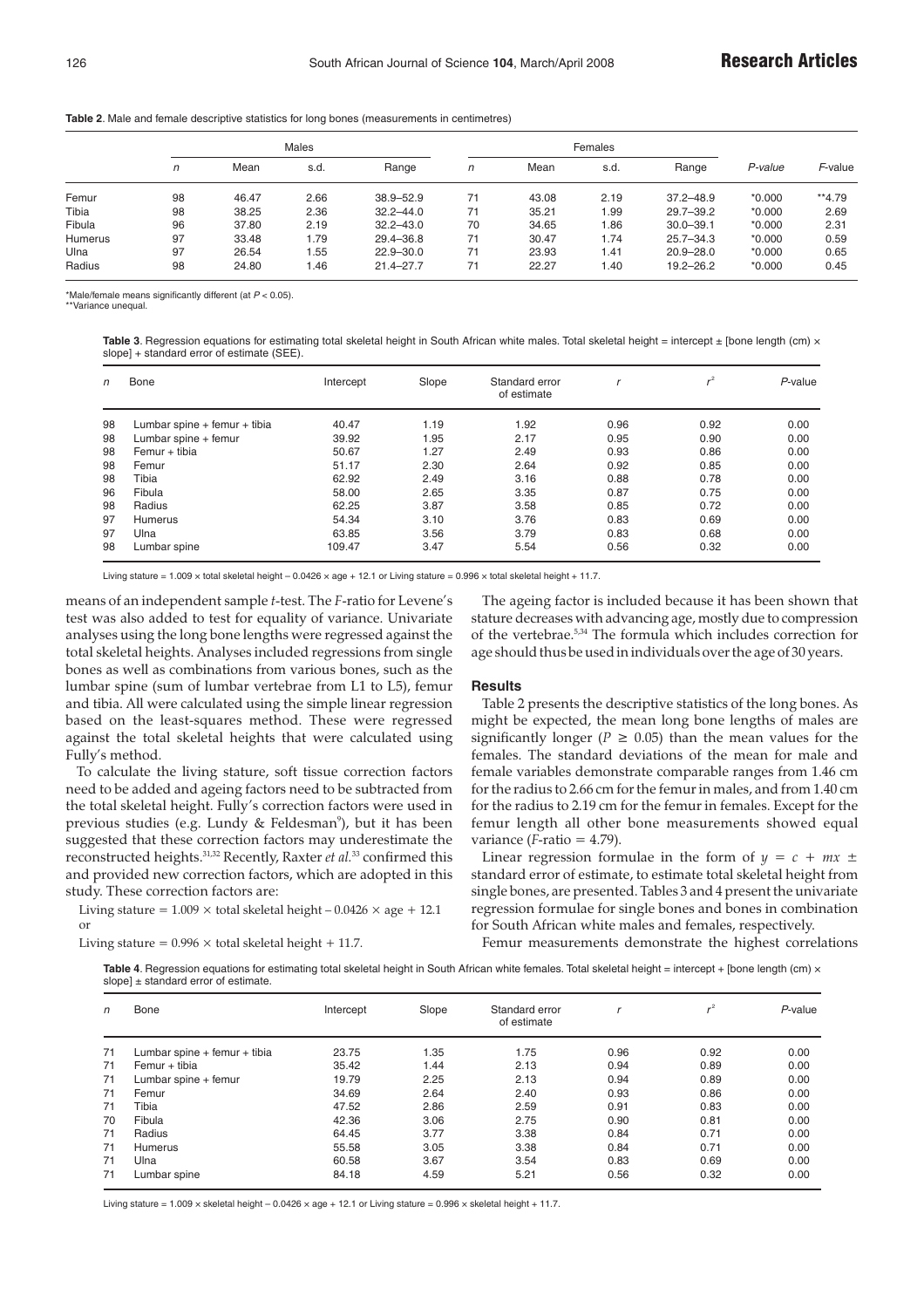with total skeletal height. All correlations involving the femur are 0.92 or above in males, while those in females are 0.93 or above. All lower limb bone correlations for the females are also higher than those of the males, but this is not true for the upper limb bones.

The most accurate regression equation is indicated by the formula that contains the lowest standard error of estimate.<sup>6</sup> Thus, in both males and females in this study a combination of the lumbar spine, femur and tibia should be used for calculation of the total skeletal height whenever these elements are available. The correlations tend to be greater where combinations of bones rather than a single long bone length were used, indicating that it is preferable to estimate total skeletal height using more than one bone where possible.<sup>8</sup> This holds true for both males and females.

The standard error of estimates for the lumbar vertebrae consistently shows the largest value in males and females, and indeed, the correlation with total skeletal height is very poor. The formula for the lumbar vertebrae would thus only be considered when just the lumbar vertebrae are available for stature estimation.

## **Discussion**

During identification of skeletal remains, general demographic characteristics are determined first. These characteristics include the age, sex and race of the individual. To narrow the number of possibilities further, and thus increase the possibility of identification, factors of individualization are determined, which include stature. For many years the formulae of Trotter &  $Gleser^{11,35}$  have been used most frequently for stature estimation. However, many researchers<sup>6,9,11</sup> have cautioned that formulae used to estimate stature should be specifically derived for each different population. It was with this in mind that this study was carried out for a South African white population, and estimated living stature was calculated from a single bone or a combination of bones, as would pertain to a forensic case. Thus, the regression formulae presented are applicable in a practical sense specifically to the South African population, but their use and comparison with other such regionally-derived results are relevant to general practical and theoretical issues in forensic anthropology and human biology.

When estimating stature it has been accepted for a long time that Fully's anatomical method can be used on any population with the soft tissue correction factors being common for all populations.32 These values for soft tissue have also been used by Lundy and Feldesman<sup>9</sup> in their formulae for stature estimates in South African blacks. However, even during the course of the present study before the paper by Raxter *et al.,*<sup>33</sup> it was evident that the actual living stature was underestimated. This same objection was raised by other researchers.<sup>31,32</sup> The revised values for soft tissue correctional factors<sup>33</sup> therefore are of great value, and will contribute towards better estimates using the formulae proposed in this study.

The stature estimates obtained using the formulae derived from the present study are the most appropriate formulae available for South African white skeletal remains. They now also need to be tested on skeletal samples from other parts of the country. The regression formulae using combinations of bone lengths show much better correlation with total skeletal height than those using single bones, as has been shown in previous studies.<sup>6,9</sup> This finding reaffirms that stature estimation is more accurate when using more than one bone. The correlations of the combinations of the lumbar vertebrae ('lumbar spine'), femur and tibia illustrate this by having the highest correlation

values. The correlation of the lumbar spine, on its own, is very poor and should only be used in cases where the long limb bones are not available. Since the lower limb bones are a direct anatomical component of 'stature', they provide a more accurate basis for total skeletal height estimation compared to the upper limb bones.

The usefulness of regression equations is generally assessed on the basis of their standard error of estimates. A comparison of the standard error of estimates for the different bones used in stature estimation indicates that the long bones provide more accurate estimates. In this study, the standard error of estimates ranged from 2.40 to 3.79 cm for the long bones, while other studies of long bones show standard errors of estimates that are comparable or slightly higher; for example, the study by Trotter and  $Gleser<sup>11</sup>$ display values of 2.99 to 4.45 cm for whites, 2.25 to 3.09 cm by Dupertuis and Hadden, $^8$  and 2.77 to 3.83 cm by Lundy and Feldesman.<sup>9</sup> The results from other studies using the other bones of the body include standard errors of estimates of 5.89 to 7.28 cm for the skull,<sup>13</sup> 5.30 to 5.49 cm for the vertebral column,<sup>36</sup> 5.10 to 8.14 cm for metacarpals, $14,15$  4.65 to 7.60 cm for metatarsals, $17$  and 4.13 to 6.07 cm for the talus and calcaneus.16,20 This indicates that the long limb bones produce the lowest error of estimates (from single elements) and therefore should be used as the first preference to estimate stature whenever possible. The standard error of estimates reported here (for our study) is low because it applies to total skeletal height whereas the other studies probably mention the standard error of estimate for derived living stature, although this is not always clear from the published results.

A secular trend for an increase in stature has been noted worldwide, and has also been discussed for South African populations.<sup>25,37,38</sup> A recent report on stature in South Africans<sup>39</sup> also indicated a possible weak secular trend. It is therefore important that these regression formulae should be revised continuously. The skeletons used in this study cover a wide range of birth dates, but many of the skeletons used were derived from human skeletal collections (the Raymond A. Dart Collection of Human Skeletons and the Pretoria Bone Collection), which are continuously adding skeletons to the collection,<sup>40</sup> thus also including the most recent skeletons of South African whites available in the country.

In this study, we used Fully's method to estimate total skeletal height and thereafter to derive formulae for use in skeletal samples of South African whites, where only some skeletal elements, and particularly the long limb bones, are available. It is recommended that these formulae be used for stature reconstructions of South African whites, while that of Lundy & Feldesman<sup>9</sup> are still the most applicable for South African blacks. However, the revised values to compensate for soft tissue<sup>33</sup> should also be applied after the skeletal height has been calculated using the Lundy & Feldesman formulae for South African blacks.

We thank the University of the Witwatersrand for a bursary provided towards completing this study. Our heartfelt appreciation goes to Beverley Kramer and Jan Meiring for permission to use the collections, Elijah Mofokeng for accession to the specimens, and John Lundy for all his advice and motivation during the study.

Received 13 April 2007. Accepted 14 March 2008.

- 3. Klepinger L.L. (2006). *Fundamentals of Forensic Anthropology.* Wiley, New York.
- 4. Lundy J.K. (1985). The mathematical versus anatomical methods of stature

<sup>1.</sup> Stewart T.D. (1979). *Essentials of Forensic Anthropology.* Charles C. Thomas, Springfield, Ill.

<sup>2.</sup> Fairgrieve S.I. (1999). *Forensic Osteological Analysis: A Book of Case Studies.* Charles C Thomas, Springfield, Ill.